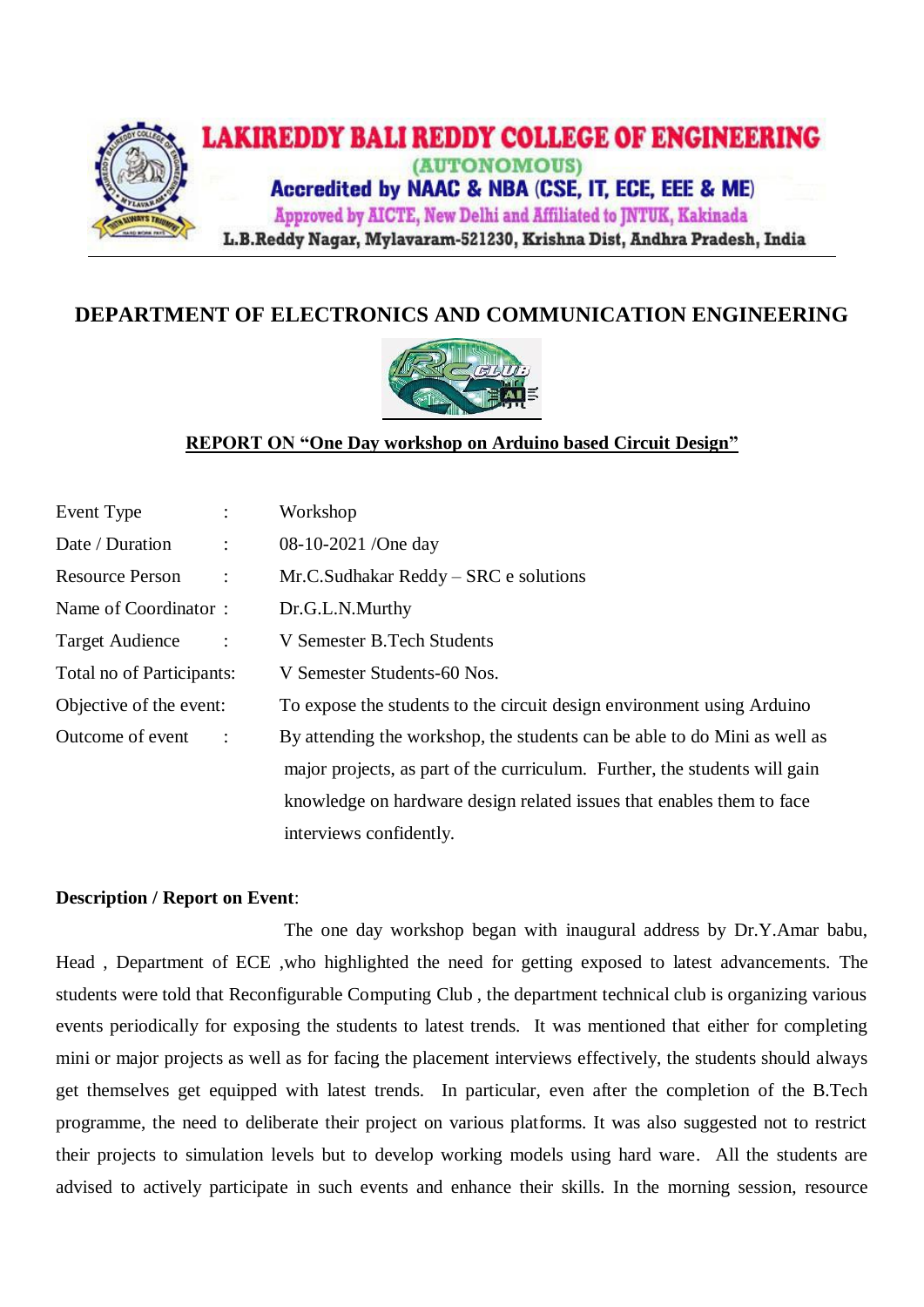person Mr.C. Sudhakar Reddy presented the need for getting exposed to Arduino Platform and asked the students to involve and practice the concepts..

All the students were explained about the basics of embedded systems and its role in solving the real time problems. It was told that with the advent of Internet of things, more areas have under the umbrella of providing solutions to real time issues. This was followed by explaining the students about the differences between a microprocessor and micro controller. Later the basics of Arduino were explained to students. It was told that Arduino is an open source hardware and software platform to develop kits for digital devices. Arduino board designs use a variety of [microprocessors](https://en.wikipedia.org/wiki/Microprocessor) and controllers. The boards are equipped with sets of digital and analog [input/output](https://en.wikipedia.org/wiki/Input/output) (I/O) pins that may be interfaced to various expansion boards ('shields') or [breadboards](https://en.wikipedia.org/wiki/Breadboards) (for prototyping) and other circuits. The boards feature serial communications interfaces, including [Universal Serial Bus](https://en.wikipedia.org/wiki/Universal_Serial_Bus) (USB) on some models, which are also used for loading programs. After the theoretical introduction is over, basic programs to work with Arduino were explained.

In the afternoon session, the students were taken to Systems and Signal Processing laboratory where they have simulated the circuits. Upon completion of the simulation, students are given Arduino boards and asked to implement the same. Mr.M.Chaitanya sai from SRC e-soutions assisted the students in the process.

#### **Feedback / Suggestions**:

- 1. Duration less and better if it could be more than one day
- 2. Better to provide individual kits
- 3. More interaction needed
- 4. Laboratory sessions should be more effectively dealt by allocation more than a single faculty
- 5. More applications should be dealt with.

## **Comments on feedback:**

- 1. The main objective of the workshop is to introduce the student about the Arduino environment. Being in third year, they should be able to transform the knowledge gained for implementing mini projects. As the Arduino is an open source platform, it will not be difficult to develop circuits later with the help of faculty members.
- 2. Providing individual kits is expensive to students towards registration fee as the organization with which the event is carried out need to bring more number of kits.
- 3. When the workshop is organized next time, more number of supporting staff or the faculty members will be made available as the students want to solve more and more practice.